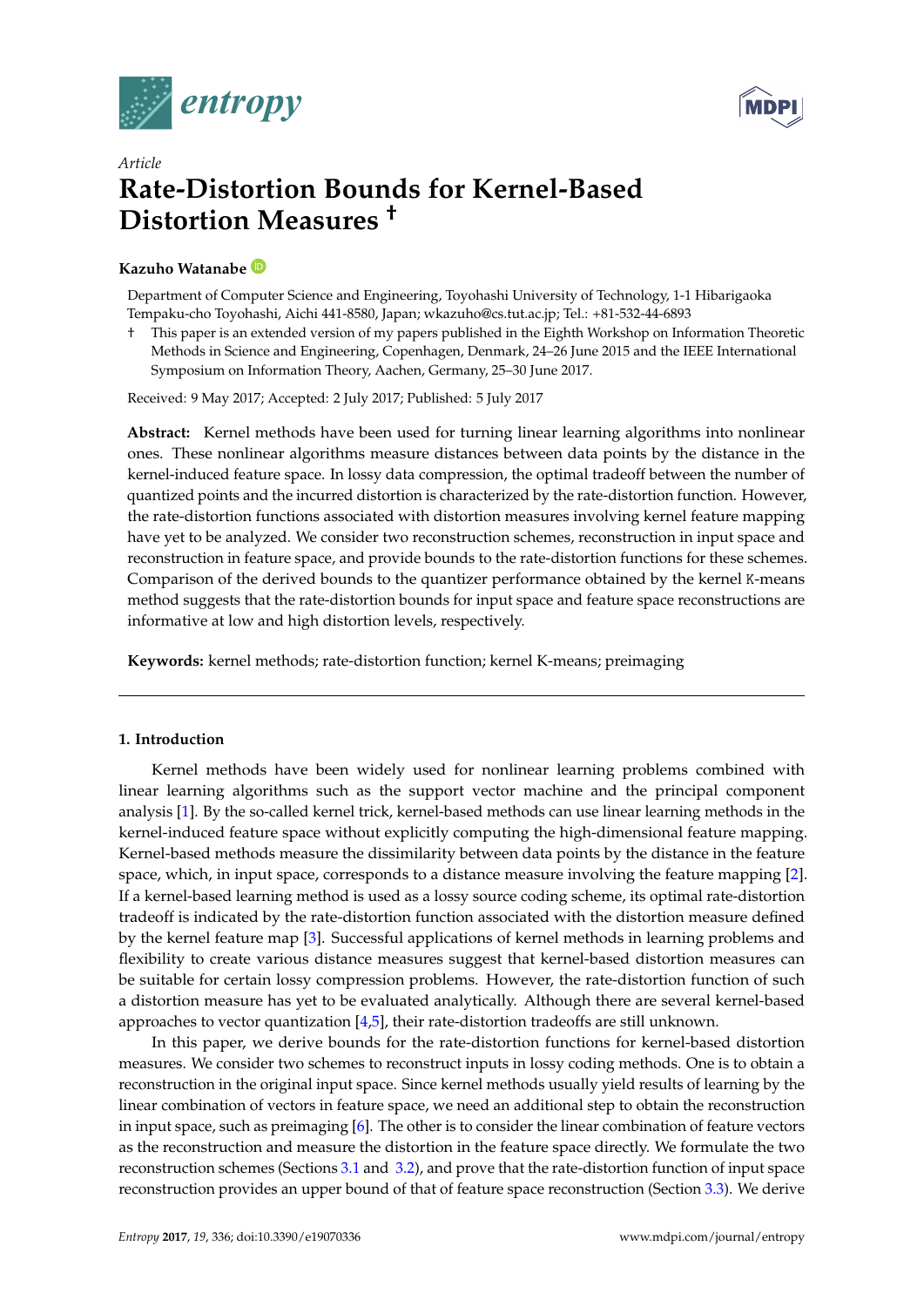lower and upper bounds to the rate-distortion function of input space reconstruction, which are computable only by *one*-dimensional numerical integrations in the case of translation invariant and isotropic kernel functions (Sections [4.1](#page-3-1) and [4.2\)](#page-4-0). We also provide an upper bound to the rate-distortion function of feature space reconstruction for general positive definite kernel functions (Section [4.4\)](#page-6-0). In the usual applications of kernel-based quantization algorithms, one fixes the rate by determining the number of quantized points, and minimizes the average distortion for training data. The distortion-rate function, which is the inverse function of the rate-distortion function, shows the minimum achievable expected distortion (or distortion for test data) at the fixed rate. The derived bounds approximately characterize such optimal tradeoffs between the rate and expected distortion.

Furthermore, we design a vector quantizer using the kernel K-means method and compare its performance with the derived rate-distortion bounds (Section [5\)](#page-7-0). We also compute the preimages of the quantized points in feature space to investigate the performance of the quantizer in input space. It is suggested through the experiments using synthetic and image data that the rate-distortion bounds of reconstruction in input space are accurate at low distortion levels while the upper bound for reconstruction in feature space is informative at high distortion levels.

## <span id="page-1-0"></span>**2. Rate-Distortion Function**

Let *X* and *Y* be random variables of input and reconstruction taking values in  $\mathcal X$  and  $\mathcal Y$ , respectively. For the non-negative distortion measure between *x* and *y*,  $d(x, y)$ , the rate-distortion function *R*(*D*) of the source *X* ∼ *p*(*x*) is defined by

$$
R(D) = \inf_{q(y|x):E[d(X,Y)] \le D} I(q),\tag{1}
$$

where  $I(q) = I(X;Y)$  is the mutual information and E denotes the expectation with respect to  $q(y|x)p(x)$ .  $R(D)$  shows the minimum achievable rate *R* under the given distortion measure *d* [\[3,](#page-12-1)[7\]](#page-12-5). The distortion-rate function is the inverse function of the rate-distortion function and denoted by *D*(*R*).

If the conditional distributions  $q_s(y|x)$  achieve the minimum of the following Lagrange functional parameterized by  $s \geq 0$ ,

$$
L(q) = I(q) + s(E[d(X, Y)] - D),
$$

then, the rate-distortion function is parametrically given by

$$
R(D_s) = I(q_s),
$$
  
\n
$$
D_s = \int q_s(y|x)p(x)d(x,y)dxdy.
$$

The parameter *s* corresponds to the (negated) slope of the tangent of  $R(D)$  at  $(D_s, R(D_s))$  and hence is referred to as the slope parameter [\[3\]](#page-12-1). Alternatively, if there exists a marginal reconstruction density  $q_s(y)$  that minimizes the functional,

$$
F(q) = -\frac{1}{s}E\left[\log \int e^{-sd(X,y)}q(y)dy\right],
$$

then the optimal conditional reconstruction distributions are given by

<span id="page-1-1"></span>
$$
q_s(y|x) = \frac{e^{-sd(x,y)}q_s(y)}{\int e^{-sd(x,y)}q_s(y)dy}
$$
\n(2)

(see, for example,  $[3,8]$  $[3,8]$ ).

From the properties of the rate-distortion function  $R(D)$ , we know that  $R(D) > 0$  for  $0 < D <$ *D*max, where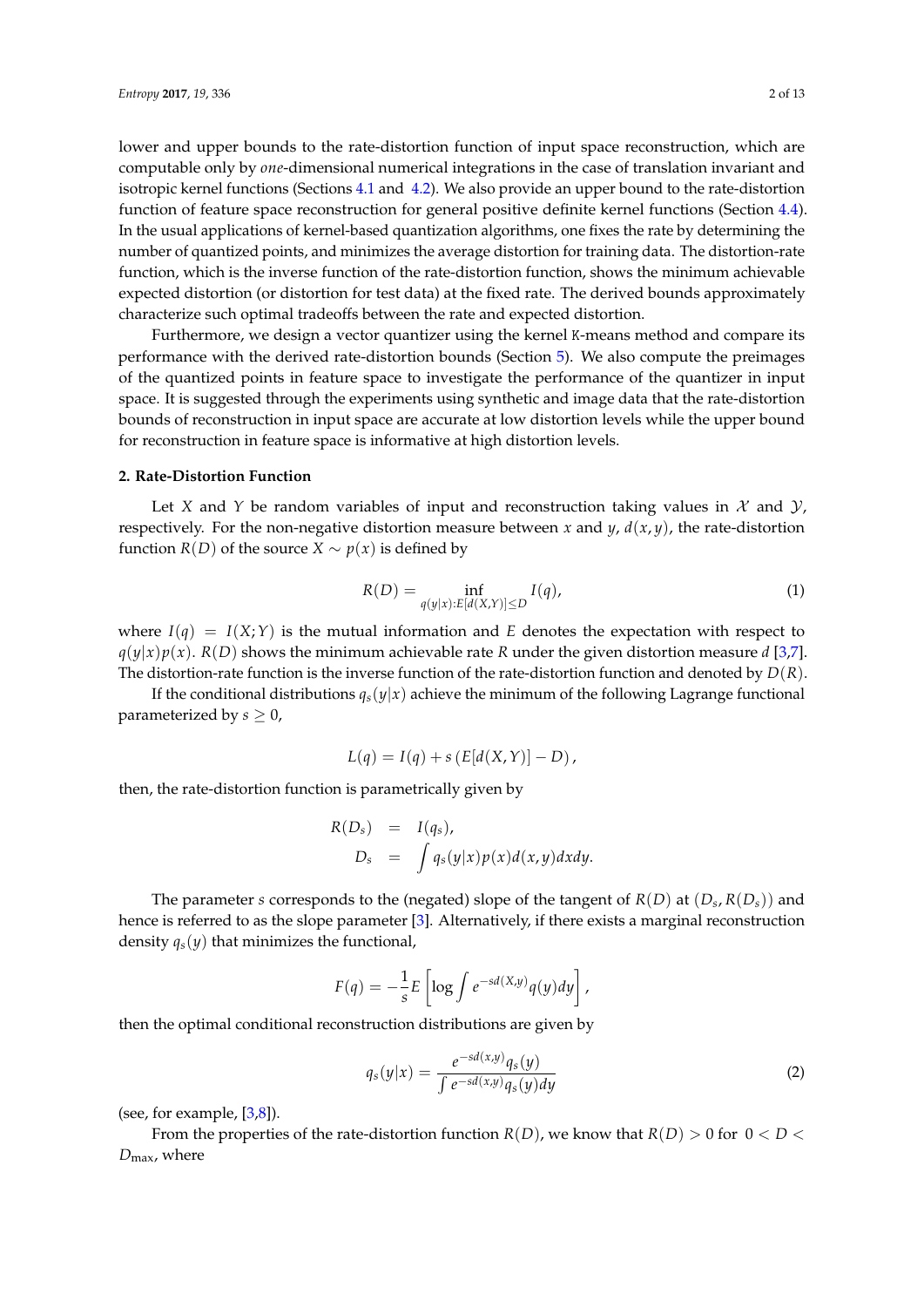<span id="page-2-3"></span>
$$
D_{\max} = \inf_{y} \int p(x) d(x, y) dx,
$$
\n(3)

and  $R(D) = 0$  for  $D \geq D_{\text{max}}$  [\[3\]](#page-12-1) (p. 90). Hence,  $D_{\text{max}} = \lim_{R \to 0} D(R)$ .

#### **3. Kernel-Based Distortion Measures**

In kernel-based learning methods, data points in input space  $\mathcal X$  are mapped into some high-dimensional feature space *H* by a feature mapping *φ*. Then, the similarity between the two points *x* and *y* in *X* is measured by the inner product  $\langle \phi(x), \phi(y) \rangle$  in *H*.

The inner product is directly evaluated by a nonlinear function in input space

<span id="page-2-2"></span>
$$
K(x,y) = \langle \phi(x), \phi(y) \rangle, \tag{4}
$$

which is called the kernel function. Mercer's theorem ensures that there exists some *φ* such that Equation [\(4\)](#page-2-2) holds if *K* is a positive definite kernel [\[1\]](#page-11-0). This enables us to avoid explicitly computing the feature map *φ* in the potentially high-dimensional space *H*, which is called the *kernel trick*. A lot of learning methods that can be expressed by only the inner products between data points have been kernelized [\[1\]](#page-11-0).

We identify the feature space *H* with the reproducing kernel Hilbert space (RKHS) associated with the kernel function *K* by the canonical feature map,  $\phi(x) = K(\cdot, x)$  [\[9\]](#page-12-7) (Lemma 4.19). We assume that the input space  $X$  is a subset of  $\mathbb{R}^m$ , and the kernel function *K* is continuous [\[9\]](#page-12-7) (Lemma 4.29). We focus on the squared norm in feature space as the distortion measure, and consider two reconstruction schemes in the following respective subsections.

#### <span id="page-2-0"></span>*3.1. Reconstruction in Input Space*

If we restrict ourselves to the reconstruction in input space, that is, the reconstruction *y*  $\in \mathcal{X} \subset \mathbb{R}^m$ is computed for each input  $x \in \mathcal{X}$ , the distortion measure is naturally defined by

<span id="page-2-5"></span>
$$
d_{\text{inp}}(x, y) = ||\phi(x) - \phi(y)||^2
$$
  
= K(x, x) + K(y, y) - 2K(x, y). (5)

Note that the reconstruction  $\phi(y)$  of  $\phi(x)$  is restricted to the subset of the feature space,  $\{\phi(y); y \in \mathcal{X}\}\.$  To obtain a reconstruction in input space, we need a technique such as preimaging [\[6\]](#page-12-4).

This is a difference distortion measure if and only if the kernel function is translation invariant, that is,  $K(x + a, y + a) = K(x, y)$  for any  $a \in \mathcal{X}$ . In this case, the distortion measure is expressed as

<span id="page-2-4"></span>
$$
d_{\text{inp}}(x, y) = \rho(x - y),\tag{6}
$$

where  $\rho(z) = 2(C - K(z, 0))$  and  $C = K(0, 0)$ . The rate-distortion function (distortion-rate function, resp.) for this distortion measure is denoted by  $R_{\text{inp}}(D)$  ( $D_{\text{inp}}(R)$ , resp.) and the maximum distortion  $D_{\text{max}}$  in Equation [\(3\)](#page-2-3) is denoted by  $D_{\text{max,inp}}$ , that is,

<span id="page-2-6"></span>
$$
D_{\max, \text{inp}} = E[K(X, X)] + \inf_{y} \{ K(y, y) - 2E[K(X, y)] \}, \tag{7}
$$

which is in the translation invariant case,  $D_{\text{max,inp}} = 2\left(C - \sup_y E[K(X, y)]\right).$ 

## <span id="page-2-1"></span>*3.2. Reconstruction in Feature Space*

Suppose we have a sample of length *n* in input space,  $S = \{x_1, ..., x_n\}$  so that  $\{\phi(x_1), ..., \phi(x_n)\}$ spans a linear subspace in feature space. If we compute the reconstruction by the linear combination  $\sum_{i=1}^n \alpha_i \phi(x_i)$  for  $\alpha_i \in \mathbb{R}$ ,  $i = 1, ..., n$ , and consider it as the reconstruction in feature space, the distortion can be measured by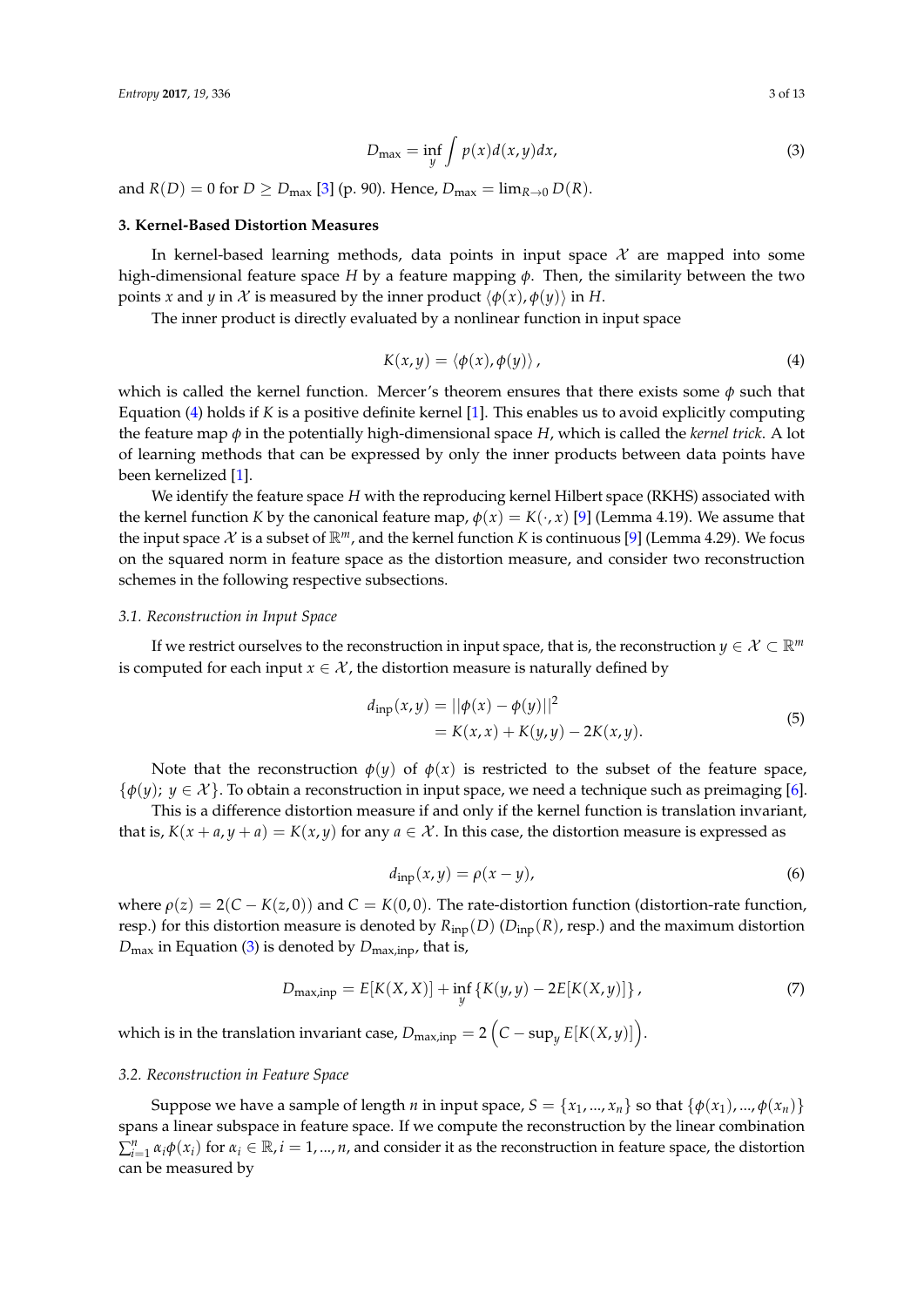$$
d_{\text{fea}}(x, \alpha) = d_{\text{fea}}^{[S]}(x, \alpha) = \left\| \phi(x) - \sum_{i=1}^{n} \alpha_i \phi(x_i) \right\|^2
$$
  
=  $K(x, x) - 2\alpha^T k(x) + \alpha^T K \alpha$ , (8)

where  $\boldsymbol{\alpha} = (\alpha_1, ..., \alpha_n)^T \in \mathbb{R}^n$ ,

$$
k(x) = (K(x_1, x), ..., K(x_n, x))^T,
$$

and  $\mathbf{K} = (K(x_i, x_j))_{ij}$  is the Gram matrix. Note that the reconstruction is identified with the coefficients  $\alpha$  whose domain is not identical to the input space  $\mathcal{X}$ . Although the distortion measure  $d_{\text{fea}}$  depends on the sample *S*, we omit the dependence in the notation since we consider a fixed design of *S* for a sufficiently large *n*. The sample does not have to be distributed according to the source distribution, while it is required to overspread the support of the source.

The rate-distortion function (distortion-rate function, resp.) for this distortion measure is denoted by  $R_{\text{fea}}(D)$  ( $D_{\text{fea}}(R)$ , resp.) and the maximum distortion  $D_{\text{max}}$  in Equation [\(3\)](#page-2-3) is given by

<span id="page-3-4"></span>
$$
D_{\max, \text{fea}} = E[K(X, X)] - E[k(X)]^T K^{-1} E[k(X)], \qquad (9)
$$

which is derived from the direct minimization of the quadratic function of  $\alpha$ ,  $\int d_{\text{fea}}(x, \alpha)p(x)dx$ .

# <span id="page-3-0"></span>3.3.  $R_{\text{inp}}(D)$  and  $R_{\text{fea}}(D)$

The following theorem claims that  $R_{\text{inp}}(D)$  provides an upper bound of  $R_{\text{fea}}(D)$  when *n* is sufficiently large.

<span id="page-3-5"></span>**Theorem 1.** *If the input space* X *is bounded, and there exists a conditional density achieving the infimum in the definition of*  $R_{inp}(D)$ *, for any*  $\varepsilon > 0$ *,*  $D \geq \varepsilon$ *, and sufficiently large n, the following inequality holds:* 

$$
R_{\text{fea}}(D+\varepsilon) \leq R_{\text{inp}}(D).
$$

The proof is given in Appendix [A.](#page-10-0) This theorem shows that the feature space reconstruction gives better rates since a single feature vector  $\phi(y)$  can be approximated by a linear combination  $\sum_{i=1}^n \alpha_i \phi(x_i)$ when *n* is sufficiently large.

## **4. Rate-Distortion Bounds**

Since the rate-distortion problem (Section [2\)](#page-1-0) is rarely solved in a closed form [\[8\]](#page-12-6), we derive bounds to  $R_{\text{inp}}(D)$  and  $R_{\text{fea}}(D)$ .

## <span id="page-3-1"></span>*4.1. Lower Bound to R*inp(*D*)

Although the Shannon lower bound to *R*(*D*) is defined for difference distortion measures in general [\[3\]](#page-12-1) (p. 92), it diverges to  $-\infty$  for the distortion measure in Equation [\(6\)](#page-2-4) since  $\int e^{-s\rho(z)}dz$ diverges to  $\infty$ . Hence, we consider an improved lower bound, which was introduced by [\[3\]](#page-12-1) (p. 140). Let  $Q_B$  be the probability that  $||X|| \leq B$ . Then,  $R(D)$  is lower-bounded as

<span id="page-3-2"></span>
$$
R(D) \geq Q_B \left\{ h(p_B) - \max_{g \in G_{B,D}} h(g) \right\},\tag{10}
$$

where *h* denotes the differential entropy,

<span id="page-3-3"></span>
$$
p_B(x) = \frac{1}{Q_B} p(x) u(B - ||x||),
$$
\n(11)

and *u* is the step function. *G*<sub>*B*,*D*</sub> is the set of all probability densities  $g(\cdot)$  for which  $g(x) = 0$  for  $||x|| > B$  and  $\int \rho(z)g(z)dz \le D/Q_B$ .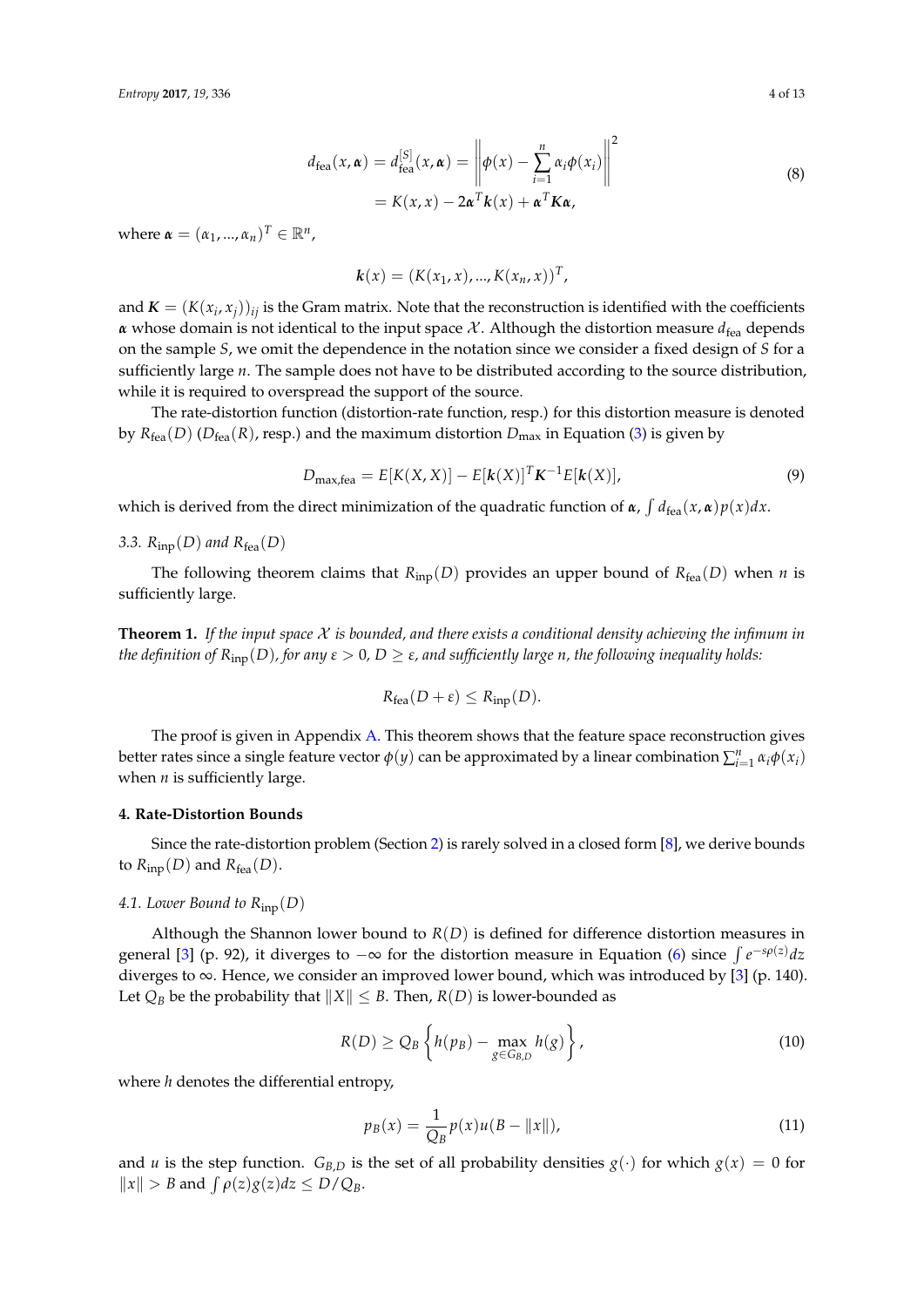*Entropy* **2017**, *19*, 336 5 of 13

In the case of the distortion measure in Equation [\(6\)](#page-2-4), the maximum in Equation [\(10\)](#page-3-2) is explicitly given by

<span id="page-4-1"></span>
$$
g_s(z) = \frac{1}{C_{B,s}} \exp(2sK(z,0)) u(B - ||z||),
$$
 (12)

where  $C_{B,s} = \int_{||z|| \le B} e^{2sK(z,0)} dz$  for s related to D by  $\int \rho(z)g_s(z) dz = D/Q_B$ . Since its differential entropy is

<span id="page-4-2"></span>
$$
h(g_s) = -s \frac{\partial \log C_{B,s}}{\partial s} + \log C_{B,s},\tag{13}
$$

we arrive at the following theorem.

<span id="page-4-6"></span>**Theorem 2.** *The rate distortion function R*inp(*D*) *is parametrically lower-bounded as*

<span id="page-4-5"></span>
$$
R_{\text{inp}}(D_s) \ge R_{\text{inp},L}(D_s) = Q_B \left\{ h(p_B) + s \frac{\partial \log C_{B,s}}{\partial s} - \log C_{B,s} \right\},
$$
  

$$
D_s = Q_B \left\{ 2C - \frac{\partial \log C_{B,s}}{\partial s} \right\}.
$$
 (14)

If we further assume that the kernel function is radial, that is,  $K(x, y) = K(x - y, 0) = k(||x - y||)$ for some function *k*, the integrations above reduce to *one*-dimensional ones,

$$
C_{B,s}=A(m)\int_0^B r^{m-1}e^{2sk(r)}dr,
$$

and

<span id="page-4-4"></span>
$$
\frac{\partial \log C_{B,s}}{\partial s} = 2 \int_{\|z\| \le B} K(z,0) e^{2sK(z,0)} dz
$$
  
= 2A(m)  $\int_0^B r^{m-1} k(r) e^{2sk(r)} dr$ , (15)

where  $A(m) = \frac{m\sqrt{\pi^m}}{\Gamma(m/2+1)}$  $\frac{m\sqrt{n}}{\Gamma(m/2+1)}$  is the area of the *m*-dimensional unit sphere, and  $\Gamma$  is the gamma function.

# <span id="page-4-0"></span>*4.2. Upper Bound to R*inp(*D*)

If *d*inp in Equation [\(5\)](#page-2-5) is a difference distortion measure, that is, *K* is translation invariant, by choosing  $q(y|x) = g_s(y-x)$  for the density  $g_s$  in Equation [\(12\)](#page-4-1), the following upper bound is obtained,

<span id="page-4-3"></span>
$$
R_{\text{inp}}(D_s) \le R_{\text{inp},U}(D_s) = h(g_s * p) - h(g_s)
$$
\n(16)

$$
D_s = 2C - \frac{\partial \log C_{B,s}}{\partial s}, \qquad (17)
$$

where  $h(g_s)$  is given by Equation [\(13\)](#page-4-2) and  $(g_s * p)(y) = \int g_s(y - x)p(x)dx$  is the convolution between *g<sup>s</sup>* and *p*. This type of upper bound was used to prove the asymptotic tightness of the Shannon lower bound (as  $D \to 0$ ) for a class of general sources and distortion measures [\[3,](#page-12-1)[10–](#page-12-8)[12\]](#page-12-9). However, this upper bound requires the evaluation of the differential entropy of the convolution.

The following theorem is derived from the facts that the spherical Gaussian distribution maximizes the entropy under the constraint that  $E[\|X\|^2]$  is no greater than a constant, and that  $E[\|Y\|^2] =$  $E[\|X\|^2] + E[\|Z\|^2]$  holds for  $Y = X + Z \sim g_s * p$ .

<span id="page-4-7"></span>**Theorem 3.** If the kernel function is translation invariant and radial,  $K(x, y) = k(||x - y||)$ , then  $R_{\text{inp}}(D)$  is *parametrically upper-bounded as*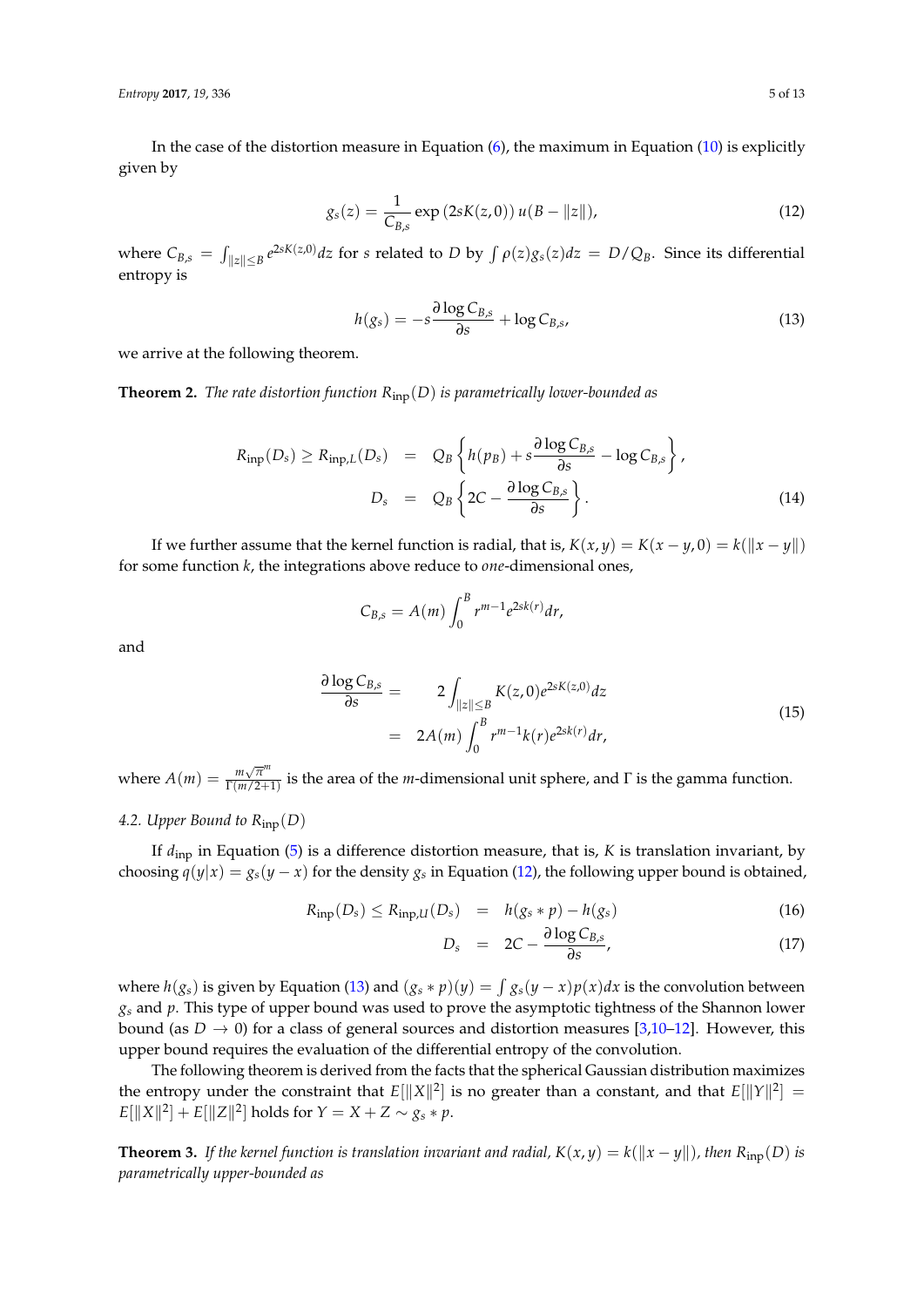$$
R_{\text{inp}}(D_s) \leq R_{\text{inp},G}(D_s) = \frac{m}{2} \log(2\pi e(v_p + v_s)) - h(g_s),
$$

*where*

<span id="page-5-2"></span>
$$
\begin{array}{rcl}\n v_p & = & \frac{1}{m} \int \|x - \mu\|^2 p(x) dx, \\
\mu & = & \int x p(x) dx, \\
v_s & = & \frac{1}{m} \int \|x\|^2 g_s(x) dx \\
& = & \frac{A(m)}{mC_{B,s}} \int_0^B r^{m+1} e^{2sk(r)} dr,\n \end{array} \tag{18}
$$

*and D<sup>s</sup> is given by Equation [\(17\)](#page-4-3) (and Equation [\(15\)](#page-4-4)).*

# <span id="page-5-4"></span>*4.3. Rate-Distortion Dimension*

In this section, we evaluate the rate-distortion dimension [\[13\]](#page-12-10) of the kernel-based distortion measure in Equation [\(5\)](#page-2-5) to investigate its property. We focus on the radial kernel,  $K(x, y) = k(||x - y||)$ , also in this section, and assume that

<span id="page-5-0"></span>
$$
\lim_{r \to 0} \frac{k(r) - k(0)}{r^{\alpha}} = -\beta \tag{19}
$$

holds for some  $α > 0$  and  $β > 0$ . For example, the Gaussian kernel,  $k(r) = \exp(-\gamma r^2)$   $(γ > 0)$ , satisfies Equation [\(19\)](#page-5-0) for  $\alpha = 2$  and  $\beta = \gamma$ .

To examine the limit *D*  $\rightarrow$  0 of *R*<sub>inp</sub>(*D*), we consider the asymptotic case of *s*  $\rightarrow \infty$ . Since  $k(r) = k(0) - \beta r^{\alpha} + o(r^{\alpha})$ , it follows that

$$
C_{B,s} = A(m) \int_0^B e^{2sk(r)r^{m-1}} dr
$$
  
=  $A(m)e^{2sk(0)} \frac{1}{\alpha} \left(\frac{1}{s\beta}\right)^{m/\alpha} \left\{\Gamma\left(\frac{m}{\alpha}\right) + o(1)\right\},$   

$$
\int_0^B 2k(r)e^{2sk(r)r^{m-1}} dr = 2k(0) \frac{C_{B,s}}{A(m)} - 2e^{2sk(0)} \frac{1}{s\alpha} \left(\frac{1}{s\beta}\right)^{1+m/\alpha} \left\{\Gamma\left(1 + \frac{m}{\alpha}\right) + o(1)\right\}
$$

and

$$
\frac{\partial \log C_{B,s}}{\partial s} = \frac{\int_0^B 2k(r)e^{2sk(r)r^{m-1}}dr}{\int_0^B e^{2sk(r)r^{m-1}}dr}
$$

$$
= 2k(0) - \frac{m}{s\alpha\beta} + o\left(\frac{1}{s}\right).
$$

Thus, we have from Equations [\(14\)](#page-4-5) and [\(17\)](#page-4-3),

$$
-\log D_s = \log s + O(1),
$$

for both the lower and upper bounds, and from Equation [\(13\)](#page-4-2),

<span id="page-5-1"></span>
$$
h(g_s) = -\frac{m}{\alpha} \log s + O(1)
$$
  
= 
$$
\frac{m}{\alpha} \log D_s + O(1).
$$
 (20)

Since *d*inp in Equation [\(5\)](#page-2-5) is a norm squared for a valid RKHS kernel *K*, the rate-distortion dimension of the source distribution  $p$  is defined by [\[13\]](#page-12-10),

<span id="page-5-3"></span>
$$
\dim_R(p) = \lim_{D \to 0} \frac{R_{\text{inp}}(D)}{-\frac{1}{2} \log D}.
$$
\n(21)

From Theorems [2](#page-4-6) and [3](#page-4-7) and Equation [\(20\)](#page-5-1), we conclude the following.

,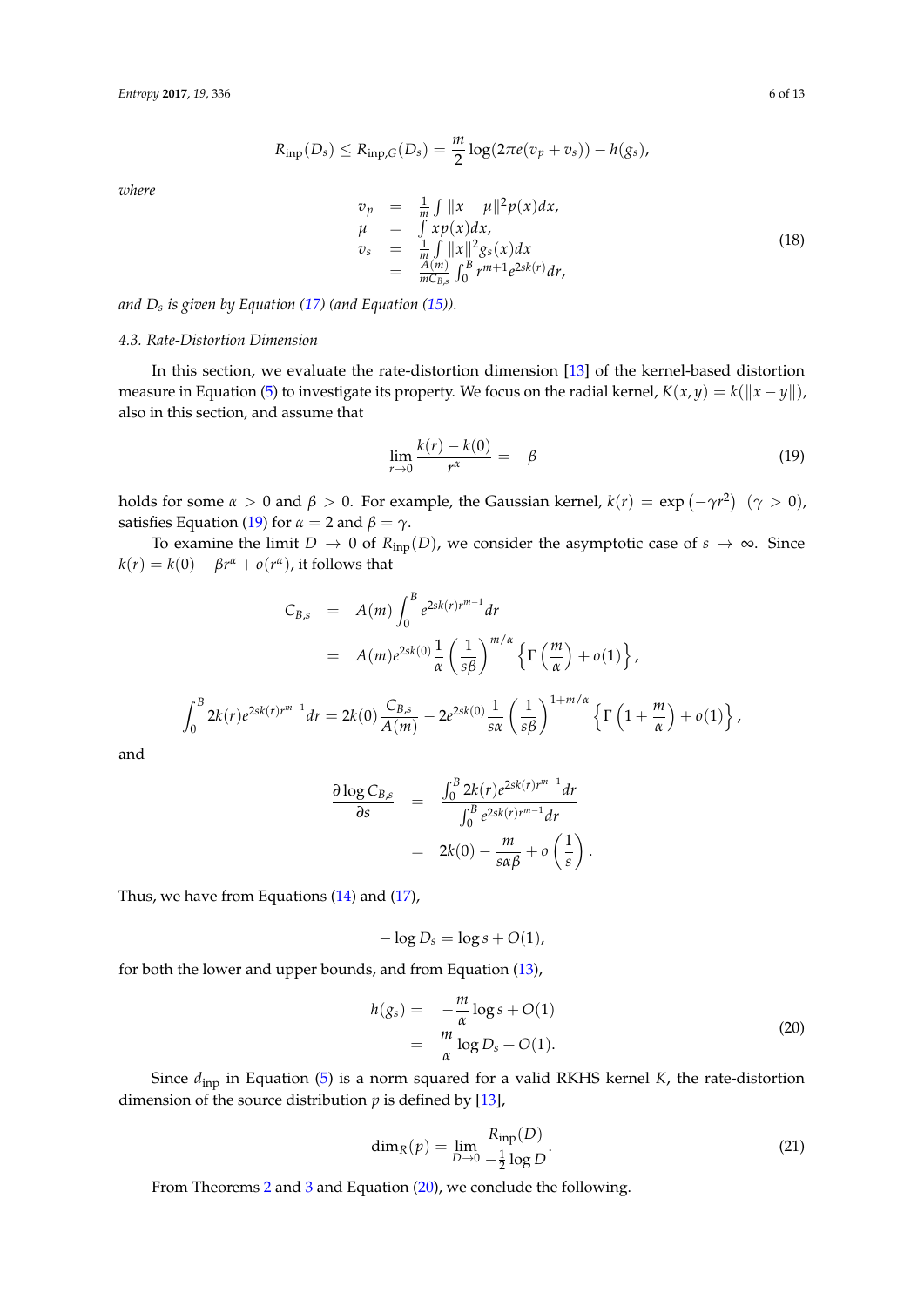**Theorem 4.** If the source has a finite differential entropy, positive and finite  $v_p$  defined in Equation [\(18\)](#page-5-2), and *a bounded support, that is, there exists a finite*  $B > 0$  *such that*  $Q_B = 1$  *in Equation [\(11\)](#page-3-3), and the radial kernel,*  $K(x, y) = k(||x - y||)$  *satisfies Equation* [\(19\)](#page-5-0) *for*  $\alpha > 0$  *and*  $\beta > 0$ *, then the rate-distortion dimension Equation [\(21\)](#page-5-3) of*  $R_{\text{inp}}(D)$  *is given by* 

<span id="page-6-1"></span>
$$
\dim_R(p) = \frac{2m}{\alpha}.\tag{22}
$$

This theorem shows that the rate-distortion dimension is dependent only on the dimensionality of the input space and independent of the dimensionality of the feature space. In the case of the linear kernel,  $K(x, y) = \langle x, y \rangle$ , with  $\phi(x) = x$ , the distortion measure in Equation [\(5\)](#page-2-5) reduces to the usual squared distortion measure,  $\|x-y\|^2$ . It can be shown that under norm-based distortion measures including the squared distortion measure, the rate-distortion dimension of a source with an *m*-dimensional density is *m* [\[11](#page-12-11)[,12\]](#page-12-9). From the preceding theorem, this is also the case for a general radial kernel if the kernel function has the order *α* = 2 as the Gaussian kernel. Expression [\(22\)](#page-6-1) of the rate-distortion dimension will be examined through a numerical experiment in Section [5.1.](#page-7-1)

# <span id="page-6-0"></span>4.4. Upper Bound to  $R_{\text{fea}}(D)$

We construct an upper bound to the rate-distortion function  $R_{\text{fea}}(D)$ . We choose the conditional distribution of the reconstruction by

<span id="page-6-2"></span>
$$
q(\boldsymbol{\alpha}|x) = N(\boldsymbol{\alpha}; m_K(x), \tilde{K}^{-1}/2s),
$$
\n(23)

where  $\tilde{K} = K + cI$ ,

$$
m_K(x) = \tilde{K}^{-1}k(x),
$$

and *N*(·; *m*, **Σ**) denotes the *n*-dimensional normal density with mean *m* and covariance matrix **Σ**. Here, we have introduced the regularization constant  $c \geq 0$  with the  $n \times n$  identity matrix *I*. The conditional distribution in Equation [\(23\)](#page-6-2) is implied by Equation [\(2\)](#page-1-1) and the approximation  $q_s(\alpha) = N(\alpha; \mathbf{0}, I/(2sc))$ . This reconstruction distribution yields the following upper bound:

<span id="page-6-5"></span>
$$
R_{\text{fea}}(D_s) \le R_{\text{fea},U}(D_s) = h(M_p) - h(N(\alpha; m_K(x), \tilde{K}^{-1}/2s)), \qquad (24)
$$

$$
D_s = \frac{n - \text{ctr}\{\tilde{K}^{-1}\}}{2s} + D_{\min}(c), \tag{25}
$$

 $W$  where  $M_p(\boldsymbol{\alpha}) = \int N(\boldsymbol{\alpha}; \boldsymbol{m}_K(\boldsymbol{x}), \tilde{\boldsymbol{K}}^{-1}/2s) p(\boldsymbol{x}) d\boldsymbol{x}$ 

<span id="page-6-6"></span>
$$
h(N(\boldsymbol{\alpha};\boldsymbol{m}_K(x),\tilde{\boldsymbol{K}}^{-1}/2s))=\frac{n}{2}\log\left(\frac{\pi e}{s}|\tilde{\boldsymbol{K}}|^{1/n}\right),
$$
\n(26)

which is independent of the input *x*, and

$$
D_{\min}(c) = E[K(X, X)] - tr{\lbrace \tilde{\boldsymbol{K}}^{-1}E[\boldsymbol{k}(X)\boldsymbol{k}(X)^{T}]\rbrace} - ctr{\lbrace \tilde{\boldsymbol{K}}^{-1}E[\boldsymbol{k}(X)\boldsymbol{k}(X)^{T}]\tilde{\boldsymbol{K}}^{-1} \rbrace}.
$$

If  $c = 0$ ,  $D_{\text{min}}$  is the mean of the variance of the prediction by the associated Gaussian process [\[14\]](#page-12-12).

Further upper-bounding the differential entropy  $h(M_p)$  by the Gaussian entropy, we have the following theorem.

<span id="page-6-4"></span>**Theorem 5.** *The rate distortion function*  $R_{fea}(D)$  *is upper-bounded as* 

<span id="page-6-3"></span>
$$
R_{\text{fea}}(D) \le R_{\text{fea},G}(D) = \frac{1}{2} \log \left| I + \frac{n - \text{ctr}\{\tilde{K}^{-1}\}}{D - D_{\text{min}}(c)} \tilde{K}^{-1} C \right|,
$$
 (27)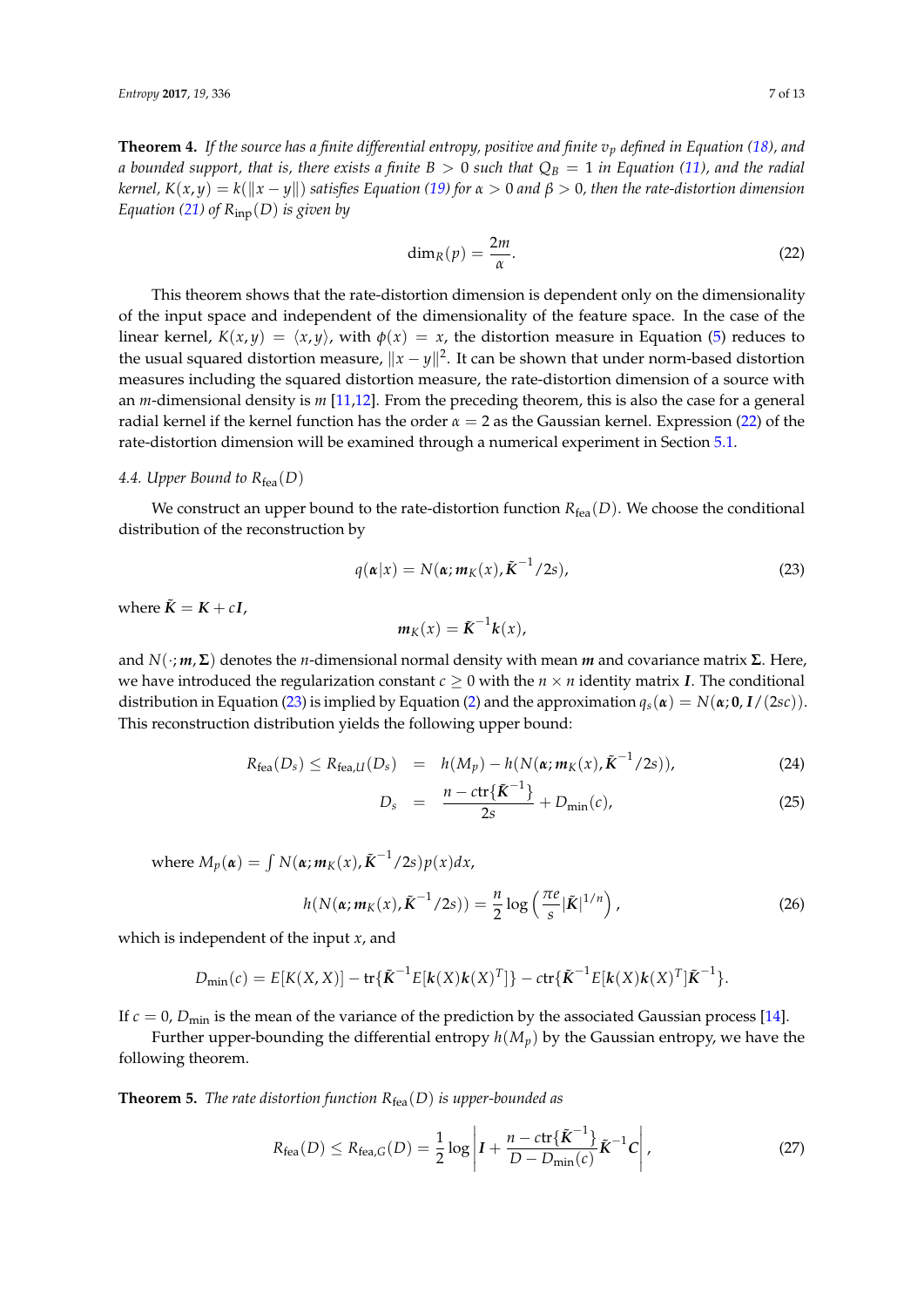*where*

<span id="page-7-3"></span>
$$
\mathbf{C} = E[\mathbf{k}(X)\mathbf{k}(X)^{T}] - E[\mathbf{k}(X)]E[\mathbf{k}(X)]^{T}.
$$
 (28)

The proof is put in Appendix [B.](#page-11-1) In the simplest case where  $\phi(x) = x \in \mathbb{R}^1$ ,  $n = 1$ , and the source is the Gaussian,  $p(x) = N(x; 0, \sigma^2)$ , the upper bound in Equation [\(27\)](#page-6-3) reduces to

$$
R_{\text{fea},G}(D) = \frac{1}{2} \log \left( 1 + \frac{\sigma^2}{D} \right),
$$

which is an asymptotically (as  $D \to 0$ ) tight upper bound of the well-known rate distortion function for the Gaussian source under the squared distortion measure,  $R(D) = \frac{1}{2} \log \left( \frac{\sigma^2}{D} \right)$  $\left(\frac{\sigma^2}{D}\right)$  [\[3](#page-12-1)[,7\]](#page-12-5).

# <span id="page-7-0"></span>**5. Experimental Evaluation**

We numerically evaluate the rate-distortion bounds obtained in the previous section. Designing a quantizer by the kernel K-means algorithm, we compare its performance with the bounds.

We focus on the case of the Gaussian kernel,

<span id="page-7-2"></span>
$$
K(x, y) = e^{-\gamma ||x - y||^2}
$$
 (29)

with the kernel parameter  $\gamma > 0$ .

#### <span id="page-7-1"></span>*5.1. Synthetic Data*

As a source, we first assumed the uniform distribution on the union of the two regions,  $C_1 = \{x \in \mathbb{R}^m; A(m)\|x\|^m \le m/2\}$  and  $C_2 = \{x \in \mathbb{R}^m; m^2 \le A(m)\|x\|^m \le m(m+1/2)\}$ , where  $C_1$ and *C*<sub>2</sub> have equal volumes and *C*<sub>1</sub> ∪ *C*<sub>2</sub> has volume 1. This suggests that  $B = \left\{ \frac{m(m+1/2)}{A(m)} \right\}$  $\frac{m+1/2)}{A(m)}\Big\}^{1/m}$  and  $Q_B = 1$  in Equation [\(10\)](#page-3-2) and succeeding equations in Sections [4.1](#page-3-1) and [4.2.](#page-4-0)

We used the trapezoidal rule to compute the *one*-dimensional integrations in the lower bound  $R_{inp,L}$  and the upper bound  $R_{inp,G}$ . We generated i.i.d sample of the size  $n = 200$  from the source to compute  $k(x)$  and  $K$  for  $R_{\text{fea},G}$  in Equation [\(27\)](#page-6-3). Generating another 4000 data points, we approximated the required expectations. We optimized the regularization coefficient *c* to minimize the upper bound *R*fea,*<sup>G</sup>* for each *D*.

Using the same data set of the size 4000 as a training data set, we run the kernel K-means algorithm 10 times with random initializations to obtain the minimum distortion for each rate. Varying the number K of quantized points from  $2^1$  to  $2^{10}$ , for each K, we counted the effective number K<sub>eff</sub> of quantized points which have at least one assigned data point and computed the rate by  $\log_2\texttt{K}_{\tt eff}$  as the quantizer is first order, that is, the block length is one. The kernel parameter *γ* was chosen so that the clear separation of  $C_1$  and  $C_2$  is obtained when  $K = 2$ .

After the training, we computed the distortion and rate for the test data set, by assigning each of 20,000 test data generated from the same source to the nearest quantized points in the feature space.

For each quantized point, we obtained its preimage. That is, if the *k*th quantized point is expressed as  $\sum_{i=1}^{n} \alpha_{ki} \phi(x_i)$ , its preimage is

$$
y_k = \underset{y}{\operatorname{argmin}} \left\| \phi(y) - \sum_{i=1}^n \alpha_{ki} \phi(x_i) \right\|^2
$$

$$
= \underset{y}{\operatorname{argmax}} \sum_{i=1}^n \alpha_{ki} K(y, x_i).
$$

We used the mean shift procedure for the maximization, although this procedure only guarantees the convergence to a local maximum [\[15](#page-12-13)[,16\]](#page-12-14).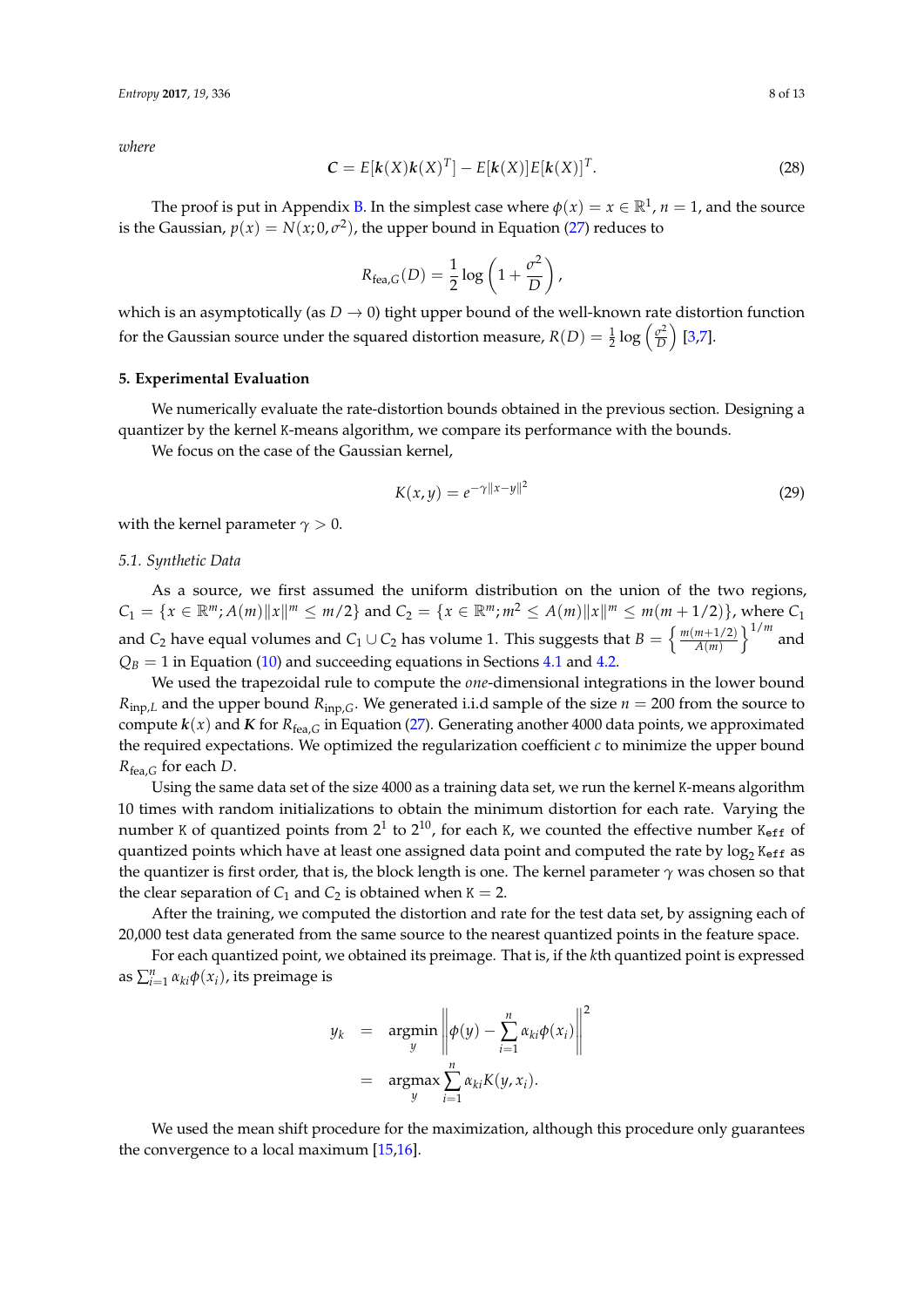The obtained bounds and the quantizer performances are displayed in Figure [1a](#page-8-0),b and for *m* = 2 and  $m = 10$ , respectively, in the forms of distortion-rate functions. The values of  $D_{\text{max}}$  in Equations [\(7\)](#page-2-6) and [\(9\)](#page-3-4) are also indicated in the figures.

In both dimensions, the upper bound  $D_{\text{fea},G}$  is smaller than  $D_{\text{inp},G}$  at low rates while the bound is above the quantizer performance. However, the value of  $D_{\text{max,fea}}$  suggests that the bound is informative at low rates. As the rate becomes higher, the lower and upper bounds of the input space reconstruction, *DL*,inp and *DG*,inp, approach each other. In fact, they sandwich the quantizer performance tightly in the *two*-dimensional case, which suggests that the rate-distortion function for the feature space reconstruction,  $R_{\text{fea}}(D)$  is close to the rate-distortion function of the input space reconstruction  $R_{\text{inp}}(D)$ at high rates.

We see that the quantizer performances for  $d_{\text{fea}}$  and those for  $d_{\text{inp}}$  approach each other as the rate *R* grows. The upper bound *D*inp,*<sup>G</sup>* reasonably approximates the quantizer performance by the preimages, and it indicates that, in the *two*-dimensional case (Figure [1a](#page-8-0)), the results for *R* = 2 and 3 bits can be improved by at least about 1 bit.

At low distortion levels, each source output should be reconstructed within a small neighborhood in the feature space where we can find another point *y* in the input space whose feature map  $\phi(y)$ is sufficiently close to the reconstruction. This suggests that the rate-distortion function of feature space reconstruction is well approximated by the rate-distortion function of input space reconstruction. In other words, combining multiple input points to make a reconstruction in feature space does not do any good for reducing distortion and only a single input point is enough when it is mapped into feature space. Hence, the rate-distortion bounds of input space reconstruction may be informative at low distortion levels.

In the 10-dimensional case (Figure [1b](#page-8-0)), the distortion in the test data set is close to  $D_{\text{inp},G}(R)$  or above it at high rates. This may be due to overfitting of the kernel K-means to the training data set of the size, 4000. That is, as the the rate grows, the distortion in the training data set decreases and the discrepancy between the distortions in the training and test sets increases.

<span id="page-8-0"></span>

**Figure 1.** Rate-distortion bounds and quantizer performances for (**a**) *m* = 2 and (**b**) *m* = 10 [\[17\]](#page-12-15).

To examine the asymptotic behavior of  $R_{\text{inp}}(D)$  discussed in Section [4.3,](#page-5-4) we computed  $R_{\text{inp},L}(D)$ and *R*inp,*G*(*D*) for small *D*, that is, for large *s*. As well as the Gaussian kernel Equation [\(29\)](#page-7-2), which has  $\alpha = 2$  in Equation [\(19\)](#page-5-0), we applied the Laplacian kernel,

$$
K(x,y) = e^{-\gamma ||x-y||},
$$

which corresponds to  $\alpha = 1$ . The kernel parameter of the Laplacian kernel was set to the square root of the value used in the Gaussian kernel.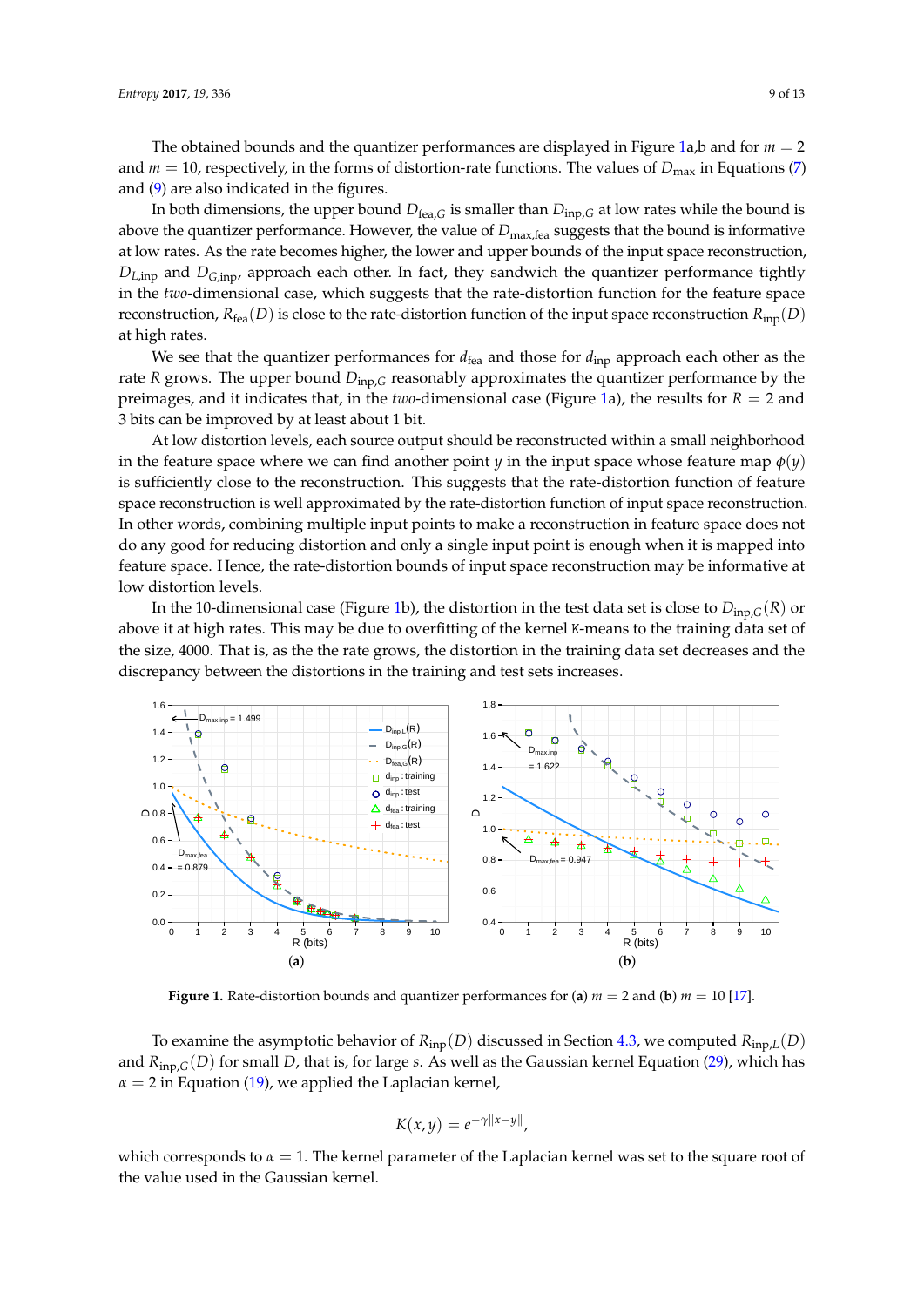The rate-distortion bounds,  $R_{\text{inp},L}(D)$  and  $R_{\text{inp},G}(D)$  divided by  $-(\log D)/2$  for small distortion levels are shown in Figure [2a](#page-9-0),b and for *m* = 2 and *m* = 10, respectively. We can see that, in each case, the ratio tends to  $2m/\alpha$ , that is, the rate-distortion dimension evaluated in Equation [\(22\)](#page-6-1) as  $D \to 0$ . For the distortion levels smaller than those presented in Figure [2,](#page-9-0) the ratios start oscillating due to the errors of numerical integrations.

<span id="page-9-0"></span>

**Figure 2.** The ratios between the rate-distortion bounds and  $-(\log D)/2$  for (**a**)  $m = 2$  and (**b**)  $m = 10$ . The bounds are for the Laplacian kernel ( $\alpha = 1$ ) and the Gaussian kernel ( $\alpha = 2$ ).

## *5.2. Image Data*

We carried out a similar evaluation of the rate-distortion bounds and quantizer performances for a grayscale image data set extracted from the *COIL20* data set [\[18\]](#page-12-16). We used the first category from 20 categories of images, which consisted of 72 images of size  $32 \times 32$ . Dividing each  $32 \times 32$  image into small patches of size  $2 \times 2$  ( $m = 4$ ), we obtained 256 data from each image, and 18,432 data in total. Removing duplicate data points, we finally obtained 13,368 data. We used first 2048 data as the training data and the remaining 11,320 data as the test data. The training data set was also used for approximating expectations of kernel functions required to compute  $R_{\text{fea}}(D)$ , and the first  $n = 256$ data points were used as the sample data in the definition of  $d_{\text{fea}}$ . We evaluated only the upper bounds, *R*fea,*<sup>G</sup>* and *R*inp,*G*, since the lower bound *R*inp,*<sup>L</sup>* requires estimating the source entropy from empirical data, which depends heavily on the estimation method, and hence is to be addressed more in detail.

Each dimension was normalized so that it has mean 0 and variance 1. Hence,  $v_p$  in  $R_{\text{inp},G}$  was approximated by the empirical variance, 1. The boundary *B* in *R*inp,*<sup>G</sup>* was approximated by the maximum norm of the training data points.

The upper bounds and quantizer performances are presented in Figure [3.](#page-10-1) Although the upper bounds are loose and above the respective quantizer performances, the upper bound *D*inp,*G*(*R*) is roughly predictive of the quantizer performance in the input space, and so does  $min\{D_{\text{inp},G}(R), D_{\text{fea},G}(R)\}$  for the reconstruction in the feature space.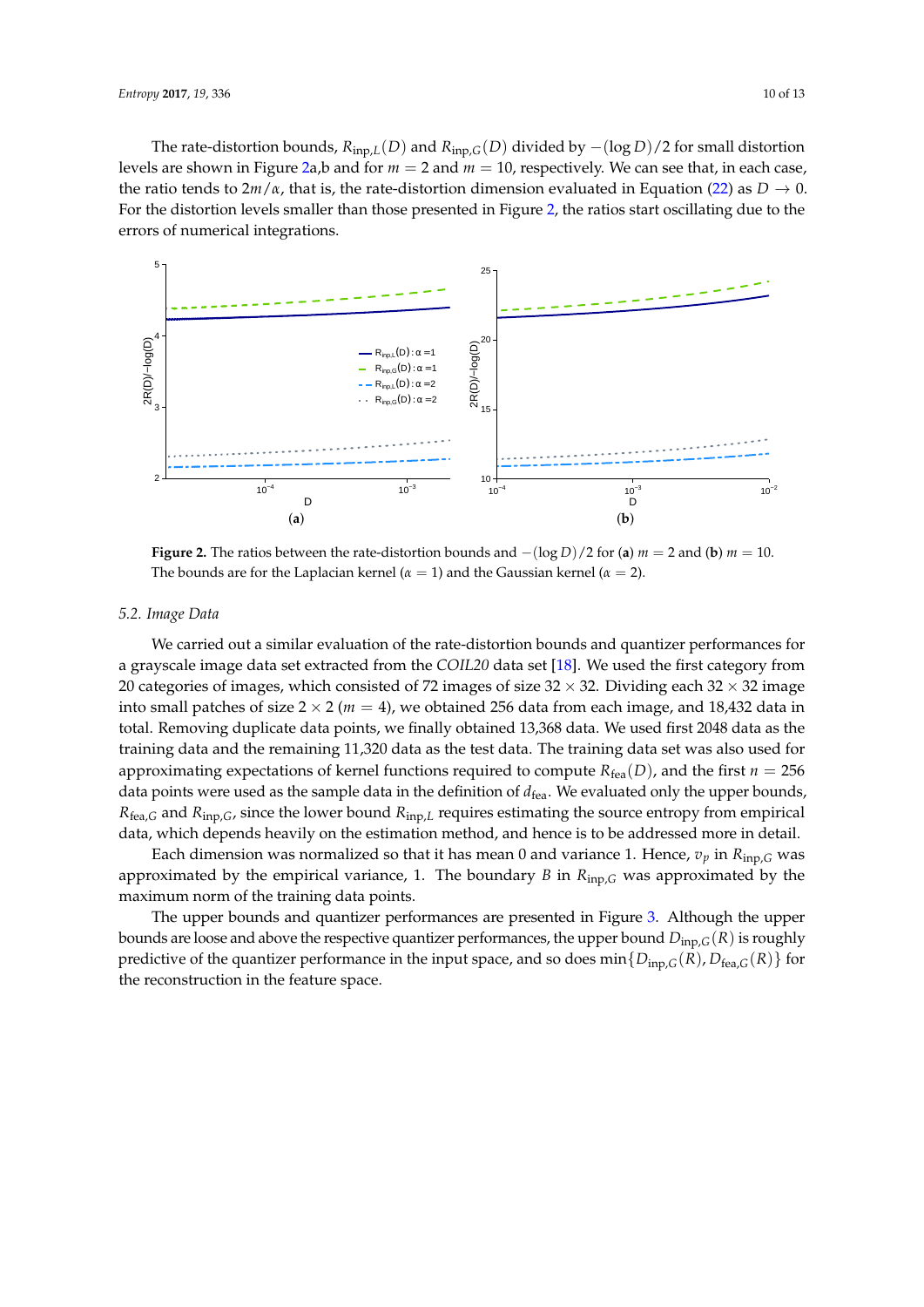<span id="page-10-1"></span>

**Figure 3.** Upper bounds of the rate-distortion functions and quantizer performance for image data.

# **6. Conclusions**

In this paper, we have shown upper and lower bounds for the rate-distortion functions associated with kernel feature mapping. As suggested in Section [5,](#page-7-0) the upper bound for the reconstruction in feature space is informative at high distortion levels while the bounds for the reconstruction in input space are informative at low distortion levels. We have also evaluated the rate-distortion dimension of sources with bounded support under kernel-based distortion measures, which shows the asymptotic behavior of the rate-distortion function. Our future directions include deriving tighter bounds and exact evaluation of the rate-distortion function in some special cases. In particular, it is an important undertaking to derive a lower bound to the rate-distortion function of the reconstruction in feature space.

**Acknowledgments:** The author would like to thank the anonymous reviewers for their helpful comments and suggestions. This work was supported in part by the Japan Society for the Promotion of Science (JSPS) grants 25120014, 15K16050, and 16H02825.

**Conflicts of Interest:** The author declares no conflict of interest.

# <span id="page-10-0"></span>**Appendix A. Proof of Theorem [1](#page-3-5)**

**Proof.** Let  $q^*(y|x)$  be the conditional density for  $x \in \mathcal{X}$  that achieves the infimum of  $R_{\text{inp}}(D)$ . Then, for  $Y \sim \int q^*(y|x)p(x)dx$ , it holds that  $I(X;Y) = R_{\text{inp}}(D)$  and

<span id="page-10-2"></span>
$$
E\left[\|\phi(X) - \phi(Y)\|^2\right] \le D. \tag{A1}
$$

Since the input space  $X$  is bounded and separable, and the kernel function  $K$  is continuous, for any  $\varepsilon > 0$  and  $y \in \mathcal{X}$ , there exist coefficients  $\{\alpha_i(y)\}\$  such that

<span id="page-10-3"></span>
$$
\left\|\phi(y) - \sum_{i=1}^{n} \alpha_i(y)\phi(x_i)\right\| \le \frac{\varepsilon}{3\sqrt{D}}\tag{A2}
$$

holds when *n* is sufficiently large.

Let  $\alpha(y) = (\alpha_1(y), \ldots, \alpha_n(y))^T$  and

$$
q^*(\boldsymbol{\alpha}|x) = \int \delta(\boldsymbol{\alpha} - \boldsymbol{\alpha}(y)) q^*(y|x) dy,
$$

where  $\delta$  is Dirac's delta function. Then, for  $A \sim \int q^*(\alpha|x)p(x)dx$ , it follows from the triangle inequality that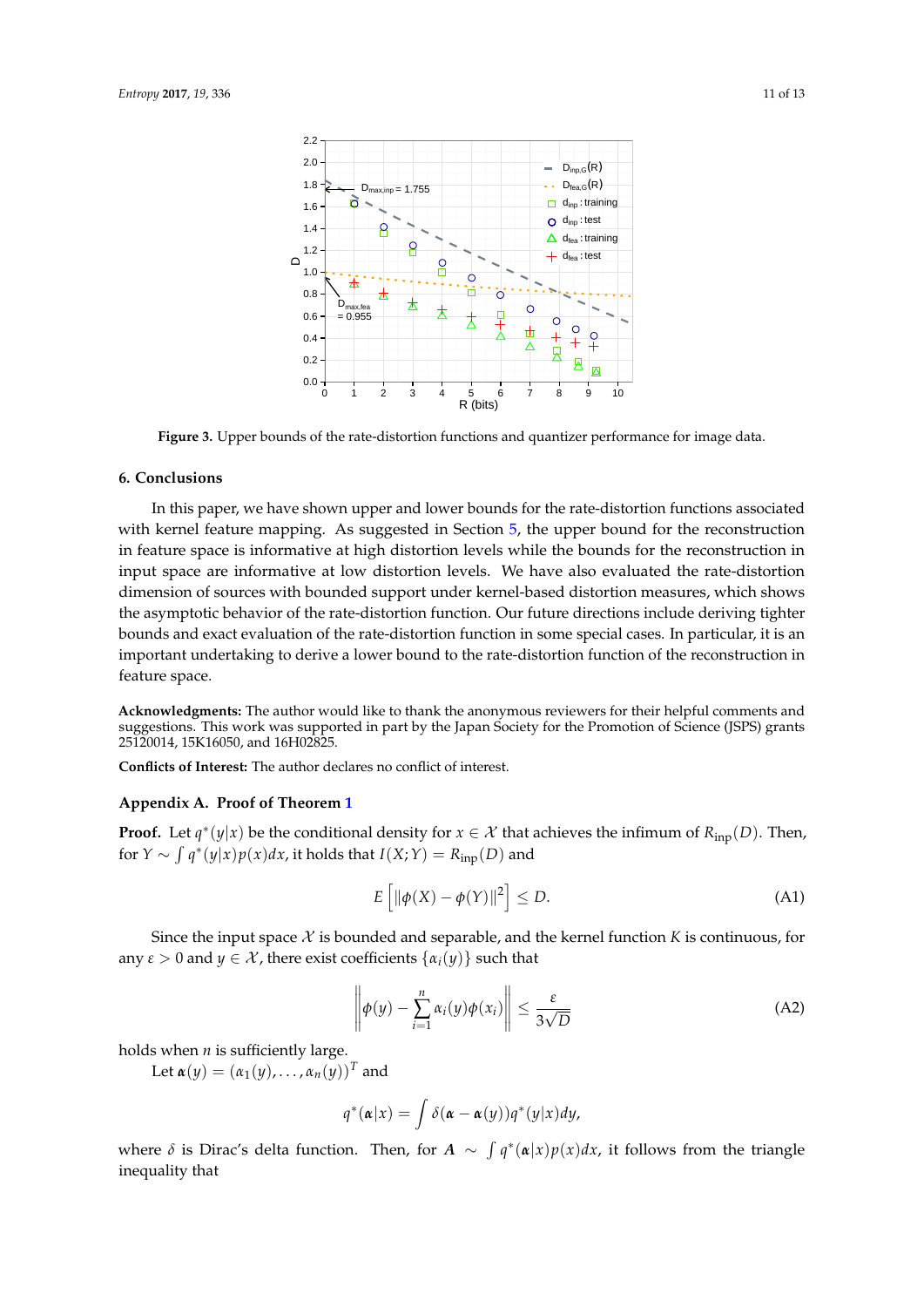$$
E\left[d_{\text{fea}}(X, A)\right] = E\left[\|\phi(X) - \sum_{i=1}^{n} \alpha_i(Y)\phi(x_i)\|^2\right] \n\leq E\left[\|\phi(X) - \phi(Y)\|^2\right] + 2E\left[\|\phi(X) - \phi(Y)\|\|\phi(Y) - \sum_{i=1}^{n} \alpha_i(Y)\phi(x_i)\|\right] \n+ E\left[\|\phi(Y) - \sum_{i=1}^{n} \alpha_i(Y)\phi(x_i)\|^2\right],
$$

and hence

<span id="page-11-2"></span>
$$
E\left[d_{\text{fea}}(X,A)\right] \leq D + \frac{2\varepsilon}{3} + \frac{\varepsilon^2}{9D} \tag{A3}
$$

$$
\leq D + \varepsilon. \tag{A4}
$$

To obtain Inequality [\(A3\)](#page-11-2), we used Equations [\(A1\)](#page-10-2) and [\(A2\)](#page-10-3), and Jensen's inequality,

$$
E\left[\sqrt{\|\phi(X) - \phi(Y)\|^2}\right] \leq \sqrt{E\left[\|\phi(X) - \phi(Y)\|^2\right]}
$$
  

$$
\leq \sqrt{D}.
$$

Thus, from Equation  $(A4)$  and the data-processing inequality  $[7]$ , we have

$$
R_{\text{fea}}(D+\varepsilon) \le I(X;A) \le I(X;Y) = R_{\text{inp}}(D),
$$

which completes the proof.  $\square$ 

# <span id="page-11-1"></span>**Appendix B. Proof of Theorem [5](#page-6-4)**

**Proof.** The mean and covariance matrix of the random vector  $A \sim M_p(\alpha)$  are

$$
E[A] = \tilde{K}^{-1} \int k(x) p(x) dx
$$
  
\n
$$
Cov[A] = E \left[ A A^{T} \right] - E [A] E [A]^{T}
$$
  
\n
$$
= \left\{ \frac{1}{2s} I + \tilde{K}^{-1} \int k(x) k(x)^{T} p(x) dx \right\} \tilde{K}^{-1} - \tilde{K}^{-1} \int k(x) p(x) dx \int k(x)^{T} p(x) dx \tilde{K}^{-1}
$$
  
\n
$$
= \left\{ \frac{1}{2s} I + \tilde{K}^{-1} C \right\} \tilde{K}^{-1},
$$

where  $C$  is defined by Equation  $(28)$ .

Thus, the maximum entropy principle of the Gaussian distribution implies that the differential entropy  $h(M_p)$  is upper-bounded by

$$
h(M_p) \leq \frac{n}{2} \log \left[ (2\pi e) \left| \left\{ \frac{1}{2s} \mathbf{I} + \tilde{\mathbf{K}}^{-1} \mathbf{C} \right\} \tilde{\mathbf{K}}^{-1} \right|^{\frac{1}{n}} \right].
$$

Combining this inequality with Equations [\(24\)](#page-6-5) and [\(26\)](#page-6-6), we have

$$
R_{\text{fea}}(D_s) \leq \frac{1}{2} \log \left| I + 2s \tilde{K}^{-1} C \right|.
$$

Solving Equation [\(25\)](#page-6-5) with respect to 2*s* and substituting it into the above expression, we obtain the upper bound in Equation [\(27\)](#page-6-3).  $\Box$ 

# **References**

<span id="page-11-0"></span>1. Schölkopf, B.; Smola, A.J. *Learning with Kernels: Support Vector Machines, Regularization, Optimization, and Beyond*; MIT Press: Cambridge, MA, USA, 2001.